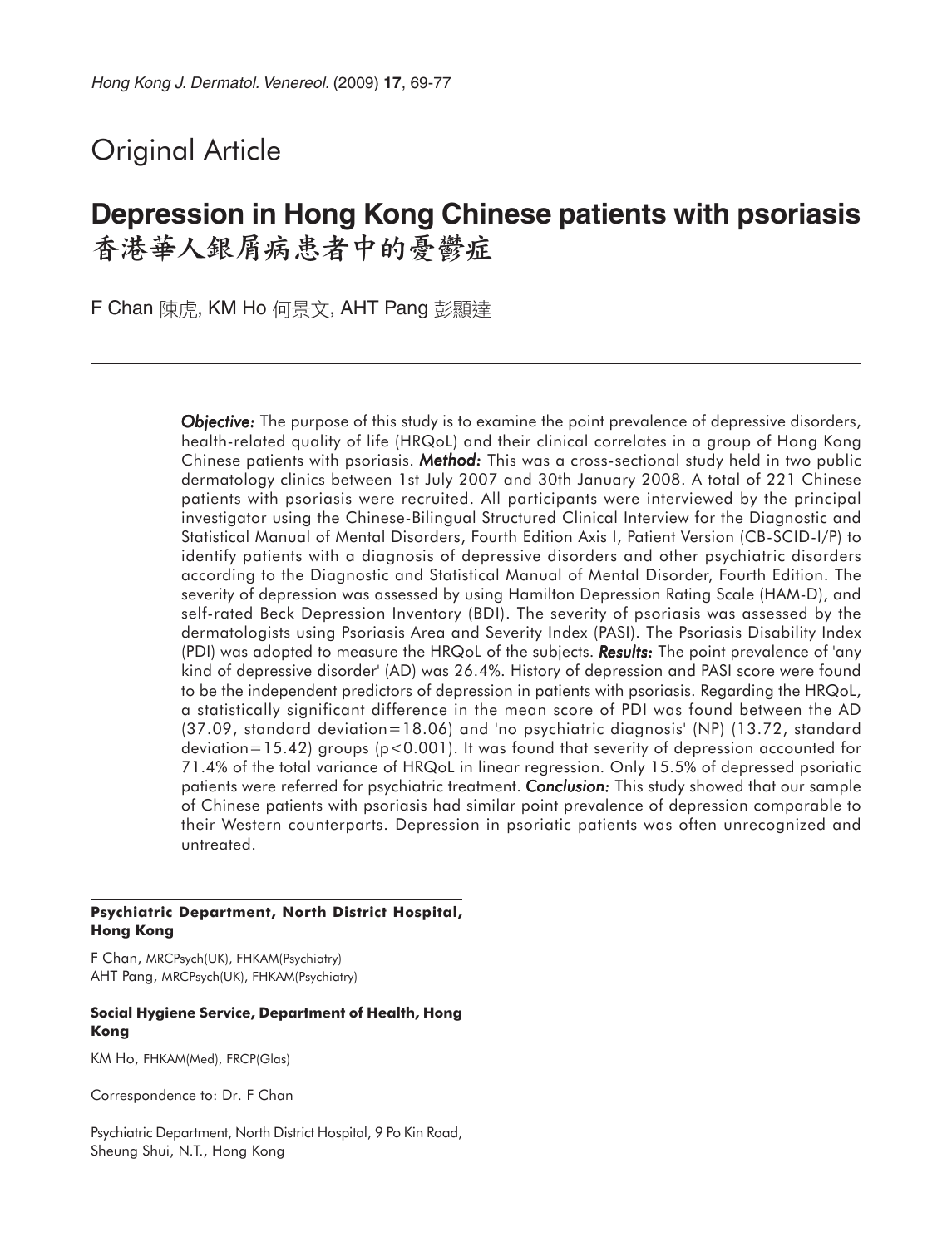目標:本研究之目的為檢查一組香港華人銀屑病患者的憂鬱症時點患病率、健康相關生活質量及 其相關的臨床狀況。方法:本橫斷面研究於 2007年7月1日至 2008年1月30日在兩所公立皮 膚診所進行。共搜集了221名華人銀屑病患者,所有參與的患者均由主要研究人員面見,並以 《心理障礙診斷與統計手冊》第四版(軸一,病人版)的中文 / 中英對照結構式精神檢查來診斷 患有抑鬱紊亂和患有其他《心理障礙診斷與統計手冊》第四版 (軸一,病人版)中的精神紊亂的 患者。用漢氏憂鬱量表和自評貝克憂鬱量表來評估患者的憂鬱嚴重程度。用銀屑病皮損面積和嚴 重程度指數來評估患者銀屑病的嚴重程度。用銀屑病殘障指數來評定患者的健康相關生活質量。 **結果:**任何類型的抑鬱紊亂的時點患病率為 26.4% 。憂鬱症的病史和銀屑病皮損面積和嚴重程 度指數是銀屑病患者患有憂鬱症的獨立預測因子。關於健康相關生活質量,銀屑病殘障指數的平 均評分在「任何類型的抑鬱紊亂」組別 (37.09, SD=18.06) 和「無精神病診斷」組別 (13.72, SD=15.42) 之間存在有統計學意義的差異 (P<0.001) 。銀屑病的嚴重程度在線性回歸中佔健 康相關生活質量的總方差的 71.4% 。只有 15.5% 的憂鬱銀屑病患者被轉介接受精神科治療。結 論:本研究顯示本組華人銀屑病患者的憂鬱症時點患病率與西方患者接近。銀屑病患者中的憂鬱 症常常被忽略及未獲治療。

**Keywords:** Chinese, depression, psoriasis, quality of life

關鍵詞:華人,憂鬱症,銀屑病,生活質量

## **Introduction**

Psoriasis is a common chronic inflammatory skin disease that affects about 2% of the Western population. An estimated prevalence of 0.3% among Chinese people has been reported.<sup>1</sup> Studies have reported that psoriasis is frequently associated with psychiatric morbidity especially depression.2-5 Previous studies also suggested that psoriatic patients were more likely to suffer from depression than most other dermatological illnesses.<sup>6</sup> Both the onset and activity of psoriasis were also significantly associated with depression. Studies also showed that healthrelated quality of life (HRQoL) was compromised by psoriasis although there was a poor correlation with disease severity.<sup>7,8</sup>

A number of studies have attempted to investigate the prevalence and clinical correlation of depression in patient with psoriasis in different countries. There was a wide difference in the frequency of depression and findings on the clinical correlates of depression in patient with psoriasis were inconsistent. Nevertheless, most of the studies have focused on Caucasian patients who have different socioeconomic and cultural backgrounds compared to our local population. Therefore, a welldesigned study on the Hong Kong Chinese population with psoriasis was clearly indicated. Moreover, little is known about depression among Chinese people with psoriasis in Hong Kong and its relationship with clinical severity and HRQoL.

Given this background, this study was devised to study the prevalence of depressive illness and its socio-demographic determinant, and its effect on HRQoL of patient with psoriasis in the public health-care setting.

# **Methodology**

#### *Design and settings*

This was a cross-sectional study conducted in two public dermatology clinics − Fanling Integrated Treatment Centre (FLITC) and Yung Fung Shee Dermatological Clinic (YFSDC) within a 7-month period. The data was collected between 1st July 2007 and 30th December 2007 in FLITC, 1st August 2007 and 30th January 2008 in YFSDC.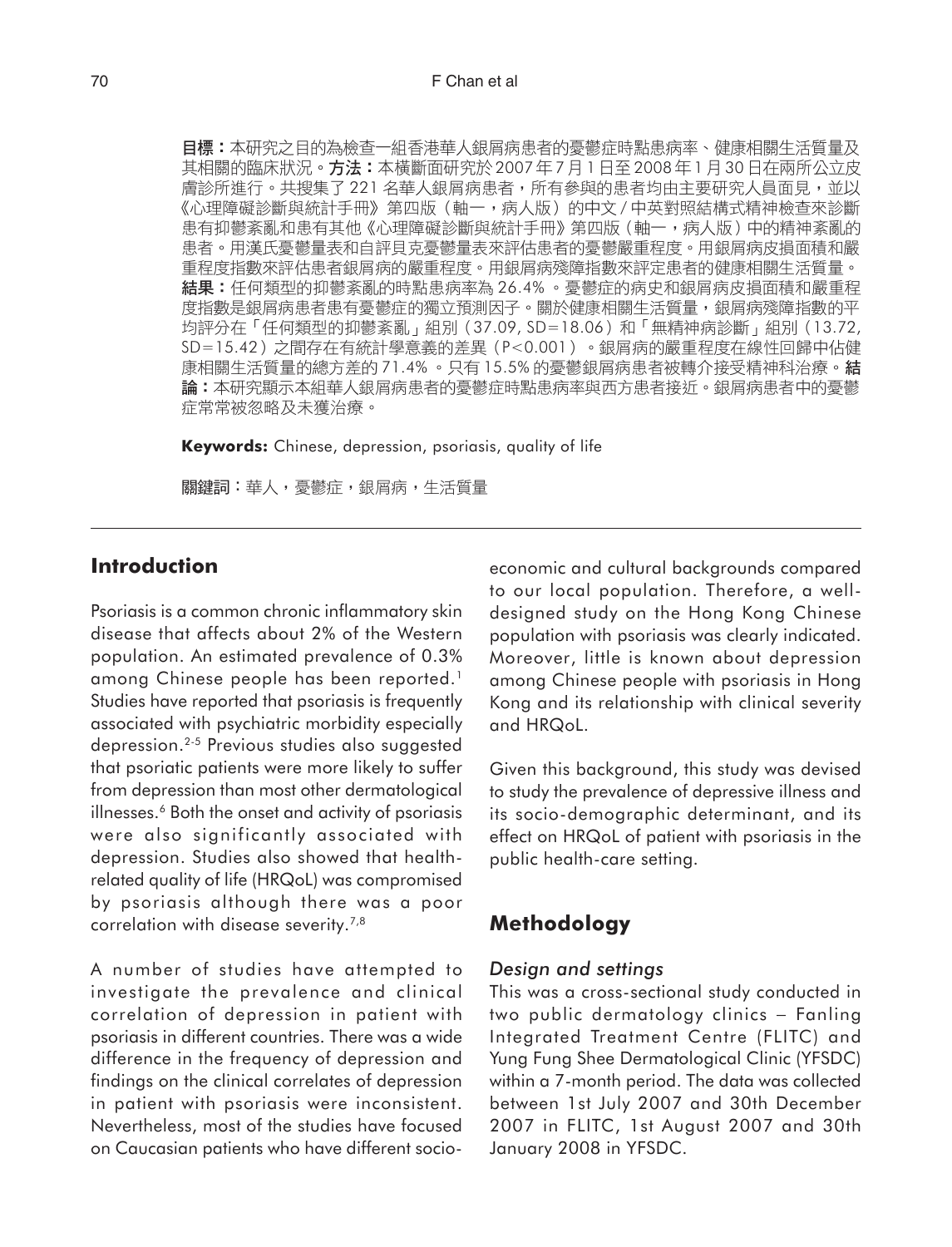### *Patient inclusion and exclusion*

All Chinese psoriatic patients of 18 years old or above attending FLITC or YFSDC who were able to give consent to participating in the study were included. Diagnosis of psoriasis was established by clinical assessment by the attending dermatologists; if required, skin biopsy was done to confirm the diagnosis. Psoriatic patients were only excluded from the study if they (1) were not ethnic Chinese, (2) unable to sign the consent form, (3) were unable to communicate either verbally or by writing in Chinese or (4) were suffering from other significant chronic dermatological illnesses including severe eczema, acne vulgaris and blistering diseases.

#### *Sampling and size*

Assuming a prevalence of 41%<sup>9</sup> (the prevalence rate of a local study using Hospital Anxiety and Depression Scale to screen depression in psoriatic patients), z value of 1.96 and a confidence interval of 7%, the sample size was estimated to be 190. Convenience sampling was used. The principal investigator (PI) visited the skin clinics three sessions every week i.e. 2:00pm to 5:30pm every Tuesday, Thursday and Friday. All patients who satisfied the inclusion criteria and attended the study sessions were invited to participate in the study.

#### *Measurement*

All participants were interviewed by the PI according to the protocol "Chinese-Bilingual Structured Clinical Interview for the Diagnostic and Statistical Manual of Mental Disorders, Fourth Edition Axis I, Patient Version" (CB-SCID-I/P). The Beck Depression Inventory (BDI)<sup>10,11</sup> and Hamilton Depression Rating Scale (HAM-D)12 were applied in this study to measure the severity of depression. The PI was blinded to the results of the clinical data. The attending dermatologist would assess the severity of psoriasis of the subject using the Psoriasis Area and Severity Index (PASI)<sup>13</sup> scoring system at the same time. The subject was also requested to complete the Psoriasis Disability Index (PDI) assessment sheet. The assessment tools −

CB-SCID-I/P,<sup>14-16</sup> BDI,<sup>17</sup> HAM-D,<sup>18</sup> PDI<sup>19</sup> were all locally validated.

#### *Statistical analysis*

Data were analyzed by SPSS Version 13.0 for Windows. The statistical significance level was set at p<0.05 unless otherwise specified. Descriptive statistics were used to characterize the sociodemographic and clinical profile of the whole sample.

For the statistical analysis, patients with major depressive episodes, minor depressive disorder or dysthymia with or without other psychiatric comorbidity were combined into one group, which was called the 'any kind of depressive disorder' group (AD). Patients with other psychiatric disorders were combined into one group called the 'other psychiatric disorders' group (OP) whilst those without any psychiatric disorder formed the 'no psychiatric diagnosis' group (NP).

Socio-demographic and clinical variables of the AD, OP groups were compared with NP group as reference. Categorical variables were analyzed by the Chi-square test or Fischer's exact test in case of cell with expected frequency less than 5. Continuous variables were analyzed by t-test or Mann-Whitney U test, depending on the distribution of the data. Any of the variables for which a significant difference (*p*<0.1) was detected between the AD and NP groups or between the OP and NP groups were further tested by the correlation test to determine whether there was strong correlation among them. If the absolute value of the correlation between any pair of variables was ≥0.50, then only the one with the higher clinical significance was retained. The binary logistic regression with backward stepwise methods was employed to examine the impact of various independent variables on the development of 'any kind of depressive disorder' and 'other psychiatric disorders' with 'no psychiatric diagnosis' as a reference. To assess the effect of severity of depression and severity of psoriasis on the HRQoL, linear regression was carried out.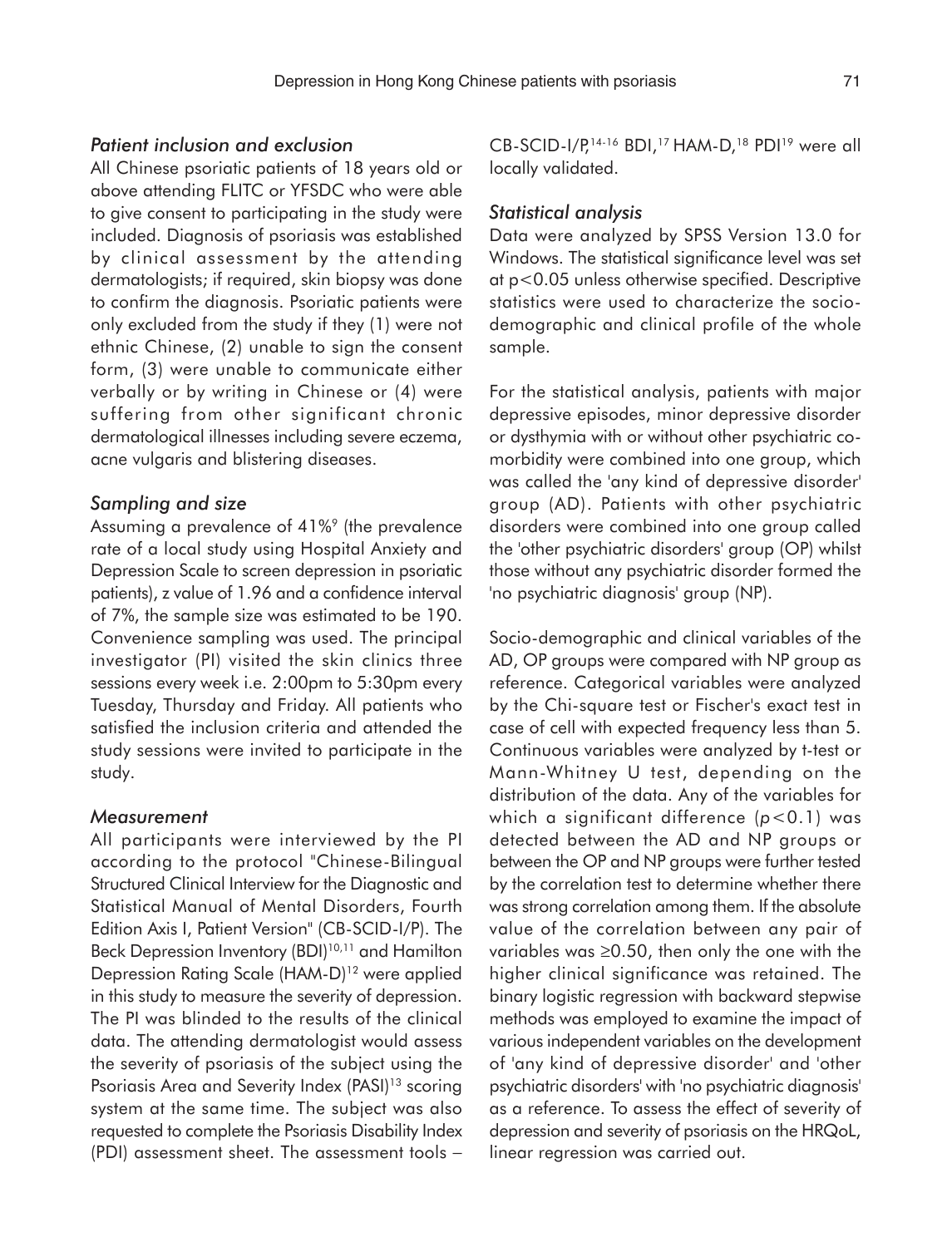# **Ethical considerations**

This study was designed and conducted according to the guidelines of the Declaration of Helsinki 2001. Approval to conduct the study was granted by the Joint Ethics Committee of the New Territories East Cluster Hospitals and the Faculty of Medicine, the Chinese University of Hong Kong and the Ethics Committee of Department of Health.

# **Results**

Two hundred and forty patients with psoriasis were invited to participate in the study. Seven patients were excluded because they either fulfilled the exclusion criteria or failed to meet the inclusion criteria. Among the 233 eligible patients, eight of them refused to participate (response rate of 96.6%) and four were excluded because of incomplete data. Of these 221 analyzable subjects, there were 111 (50.2%) female and 110 (49.8%) male subjects. The mean age was 45.78, with a standard deviation (SD) of 13.29.

## *Clinical and psychiatric characteristics of the subjects*

The clinical and psychiatric assessment results of the subjects are summarized in Tables 1 and 2 respectively.

There was statistically significant difference between AD and NP groups for the history of depressive disorders (p<0.001). There was no statistically significant difference between the AD and NP groups in terms of other sociodemographic data, duration and type of psoriasis. AD group subjects had significantly higher PASI scores than NP subjects (Table 3,  $p < 0.001$ ). There was a significant difference between the AD and NP groups in the use of systemic treatment (p=0.009). With respect to the scores of PDI, BDI and HAM-D, the AD group patients had significantly higher scores than NP group patients (Table 3, p<0.001). The AD group had more subjects with psoriatic arthropathy than the NP

group, but that was not statistically significant (p=0.093). No statistically significant difference was found between the OP and NP groups in all socio-demographic and clinical variables.

## *Association between socio-demographic, clinical variables which significantly differentiate the group AD or OP with NP as reference*

The correlation between selected variables were tested and assessed for multi-collinearity (Table 4). PDI was highly correlated with BDI, PASI and HAM-D (*r*=0.544, 0.525, 0.532, p<0.001), HAM-D was highly correlated with BDI (*r*=0.828, p<0.001). BDI, HAM-D score measured depressive symptoms that were not independent of the outcome and the PDI is an outcome of depression in psoriatic patients, so eventually the BDI, HAM-D and PDI were excluded. History of depression, systemic treatment, psoriatic arthropathy and PASI scores were entered into the binary logistic regression with backward stepwise methods with NP group as reference category. History of depression ( $OR=8.065$ ,  $p < 0.05$ ) and PASI scores (OR=1.128, p<0.001) were found to be the independent predictors of 'any kind of depressive disorder' (AD) in patients with psoriasis. No significant result was found for 'other psychiatric disorders' (OP) group.

The Pearson correlation showed that there was a positive correlation between the severity of depression (BDI, HAM-D) and severity of psoriasis (PASI). The correlation was statistically significant (*r*=0.406, *r*=0.42, p<0.001, Table 4).

## *Relationship between severity of depression, severity of psoriasis and health-related quality of life*

There was a statistically significant positive correlation between BDI, HAM-D and PDI (*r*=0.544, *r*=0.532, p<0.01, Table 4). Linear regression was performed on the HRQoL by severity of depression. It was found that severity of depression (BDI, HAM-D) accounted for 71.4% and 69.8%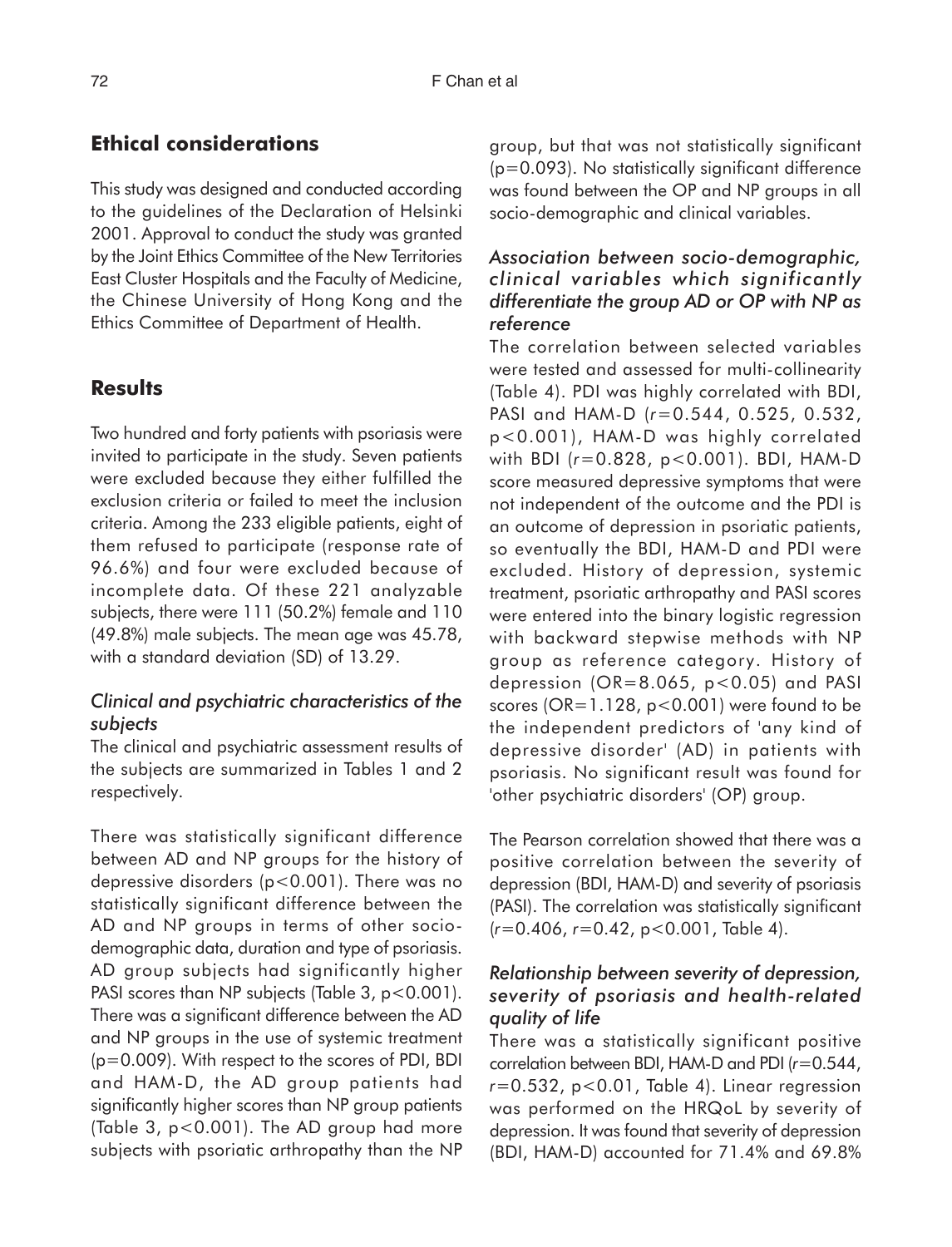**Table 1.** Psoriasis-related characteristics of the sample (n=221)

| Variable                               | n                | %    |
|----------------------------------------|------------------|------|
| Duration of psoriasis (yrs), Mean (SD) | (5.84)<br>10.37  |      |
| PDI, Mean (SD)                         | (19.12)<br>19.85 |      |
| PASI scores, Mean (SD)                 | 7.94<br>(9)      |      |
| Clinical severity*                     |                  |      |
| Mild                                   | 153              | 69.2 |
| Moderate                               | 42               | 19.0 |
| Severe                                 | 26               | 11.8 |
| Types of psoriasis                     |                  |      |
| Plaque psoriasis                       | 218              | 98.7 |
| Stable                                 | 203              | 91.9 |
| Unstable                               | $\overline{2}$   | 0.9  |
| Guttate psoriasis                      | 13               | 5.9  |
| Pustular psoriasis                     | $\overline{2}$   | 0.9  |
| Erythrodermic                          |                  | 0.5  |
| Arthropathy                            | 24               | 10.9 |
| Topical treatment                      | 216              | 97.7 |
| Systemic treatment                     | 36               | 16.3 |
| Oral treatment                         | 31               | 14.0 |
| Phototherapy                           | 15               | 6.8  |
| <b>Biologics</b>                       |                  | 0.5  |

Abbreviation: SD: standard deviation; PDI: Psoriasis Disability Index; PASI: Psoriasis Area Severity Index \*clinical severity: mild (PASI score 0-11), moderate (12-18), severe (>18)

| <b>Psychiatric disorders</b>              | n   | %    |
|-------------------------------------------|-----|------|
| MDE current                               |     | 0.9  |
| MDE recurrent                             | 40  | 18.1 |
| $MDE + dysthymia$                         | З   | 1.4  |
| Minor depressive disorder                 | 6   | 2.7  |
| Dysthymia                                 |     | 0.5  |
| $MDE + GAD$                               | 6   | 2.7  |
| Schizophrenia                             |     | 0.5  |
| Delusional disorder                       |     | 0.5  |
| Panic disorder                            |     | 0.5  |
| Social Phobia                             |     | 0.9  |
| <b>GAD</b>                                |     | 5.0  |
| Anxiety disorder, not otherwise specified | 2   | 0.9  |
| No psychiatric diagnosis (NP)             | 145 | 65.6 |

**Table 2.** Point prevalence of the psychiatric disorders in the sample (n=221)

Abbreviation: MDE: major depressive episode; GAD: generalized anxiety disorder

| <b>Table 3.</b> Comparison between the AD and NP groups in terms of clinical characteristics (n=203) |  |
|------------------------------------------------------------------------------------------------------|--|
|------------------------------------------------------------------------------------------------------|--|

| Variable                                       | $NP(n=145)$   | $AD (n=58)$   | <b>Group difference</b> |
|------------------------------------------------|---------------|---------------|-------------------------|
|                                                | Mean (SD)     | Mean (SD)     |                         |
| Duration of psoriasis (yrs)                    | 10.44(6.17)   | 10.24(5.23)   | $p=0.816$               |
| Psoriasis Area and Severity Index scores       | 5.53(7.94)    | 14.01 (8.98)  | p < 0.001               |
| Psoriasis Disability Index scores              | 12.70 (14.61) | 37.09 (18.06) | p < 0.001               |
| Beck Depression Inventory scores               | 1.37(2.59)    | 21.12(8.11)   | p < 0.001               |
| <b>Hamilton Depression Rating Scale scores</b> | 0.28(1.71)    | 12.36 (5.57)  | p < 0.001               |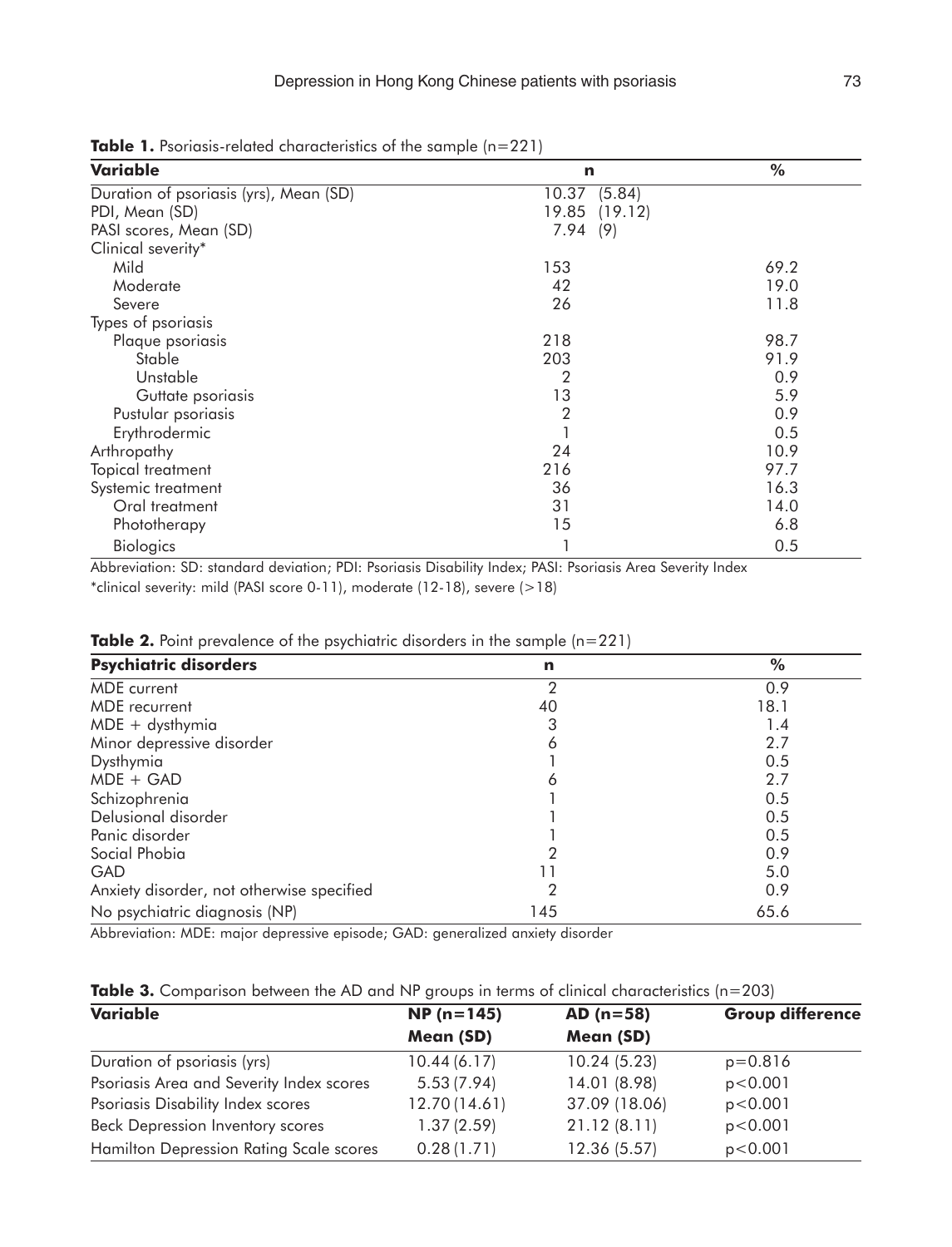of the total variance of HRQoL (PDI) in depressed psoriatic patients (Table 5). PASI had a statistically significant positive correlation (*r*=0.525, p<0.001) with PDI (Table 4). Severity of psoriasis (PASI) accounted for 56.1% of the total variance of HRQoL (PDI) in psoriatic patients by linear regression (Table 5).

# **Discussion**

 **Variable type**

In our study, the point prevalence of any kind of depressive disorder was 26.4% which was consistent with the previously reported range from 9.7% to 62%.<sup>3,7</sup> One mental health survey in Hong Kong showed that in the general population, lifetime prevalence of depression in male and female was 8.14% and 16.13% respectively.20 Our study showed that lifetime prevalence of 'any kind of depressive disorder' in male and female psoriatic patients was 26.3% and 37.8% respectively. Our results were comparable with published data in that the depression rates in patients with psoriasis were much higher than the depression rates in the general population.

**Table 4.** Measure of association between variables which significantly differentiate the AD and NP groups

**Continuous** Categorical

0.544\*\*\* 0.525\*\*\* 0.532\*\*\* 0.175\*\* 0.061 0.294\*\*\*

**PDI BDI PASI HAM-D HD PA ST**

|                                                                                                                                                                                                                          | <b>PDI</b>                                          |  | $p = 0.000$ | $p = 0.000$               | $p = 0.000$               | $p = 0.009$                                                                                                                                                                                                                          | $p = 0.363$              | $p = 0.000$                      |
|--------------------------------------------------------------------------------------------------------------------------------------------------------------------------------------------------------------------------|-----------------------------------------------------|--|-------------|---------------------------|---------------------------|--------------------------------------------------------------------------------------------------------------------------------------------------------------------------------------------------------------------------------------|--------------------------|----------------------------------|
|                                                                                                                                                                                                                          | <b>BDI</b>                                          |  |             | $0.406***$<br>$p = 0.000$ | $0.828***$<br>$p = 0.000$ | $0.245***$<br>$p = 0.000$                                                                                                                                                                                                            | 0.115<br>$p = 0.088$     | $0.183**$<br>$p = 0.006$         |
| Continuous                                                                                                                                                                                                               | <b>PASI</b>                                         |  |             |                           | $0.420***$<br>$p = 0.000$ | 0.125<br>$p = 0.063$                                                                                                                                                                                                                 | 0.330<br>$p=0.625$       | $0.393***$<br>$p = 0.000$        |
|                                                                                                                                                                                                                          | <b>HAM-D</b>                                        |  |             |                           |                           | 0.210<br>$p=0.002$                                                                                                                                                                                                                   | $0.192**$<br>$p = 0.004$ | $0.219**$<br>$p = 0.001$         |
|                                                                                                                                                                                                                          | HD                                                  |  |             |                           |                           |                                                                                                                                                                                                                                      | $p=0.211$<br>(FET)       | $p=1.000$<br>(FET)               |
| Categorical                                                                                                                                                                                                              | PA                                                  |  |             |                           |                           |                                                                                                                                                                                                                                      |                          | $\chi^2$ = 12.715<br>$p = 0.067$ |
|                                                                                                                                                                                                                          | <b>ST</b>                                           |  |             |                           |                           |                                                                                                                                                                                                                                      |                          |                                  |
|                                                                                                                                                                                                                          |                                                     |  |             |                           |                           | Notes: PDI: Psoriasis Disability Index; BDI: Beck Depression Inventory; PASI: Psoriasis Area Severity Index; HAM-D: Hamilto<br>Depression Rating Scale; HD: history of depression; PA: psoriatic arthropathy; ST: systemic treatment |                          |                                  |
|                                                                                                                                                                                                                          | $*_{p<0.05;}$ $*_{p<0.01;}$ $*_{p<0.001}$           |  |             |                           |                           |                                                                                                                                                                                                                                      |                          |                                  |
|                                                                                                                                                                                                                          | the corresponding p-value are reported in the cell. |  |             |                           |                           | For measuring the association between 2 continuous variables, the Pearson correlation is applied. Both the correlation an                                                                                                            |                          |                                  |
|                                                                                                                                                                                                                          | The corresponding p-value is reported in the cell.  |  |             |                           |                           | For measuring the association between 2 categorical variables, the Pearson chi-square or Fisher exact test (FET) is applied                                                                                                          |                          |                                  |
| For measuring the association between a continuous and categorical variable, the normal approximation of Pearsoi<br>correlation is applied. Both the correlation and the corresponding p-value are reported in the cell. |                                                     |  |             |                           |                           |                                                                                                                                                                                                                                      |                          |                                  |

For measuring the association between a continuous and categorical variable, the normal approximation of Pearson<br>correlation is applied. Both the correlation and the corresponding p-value are reported in the cell.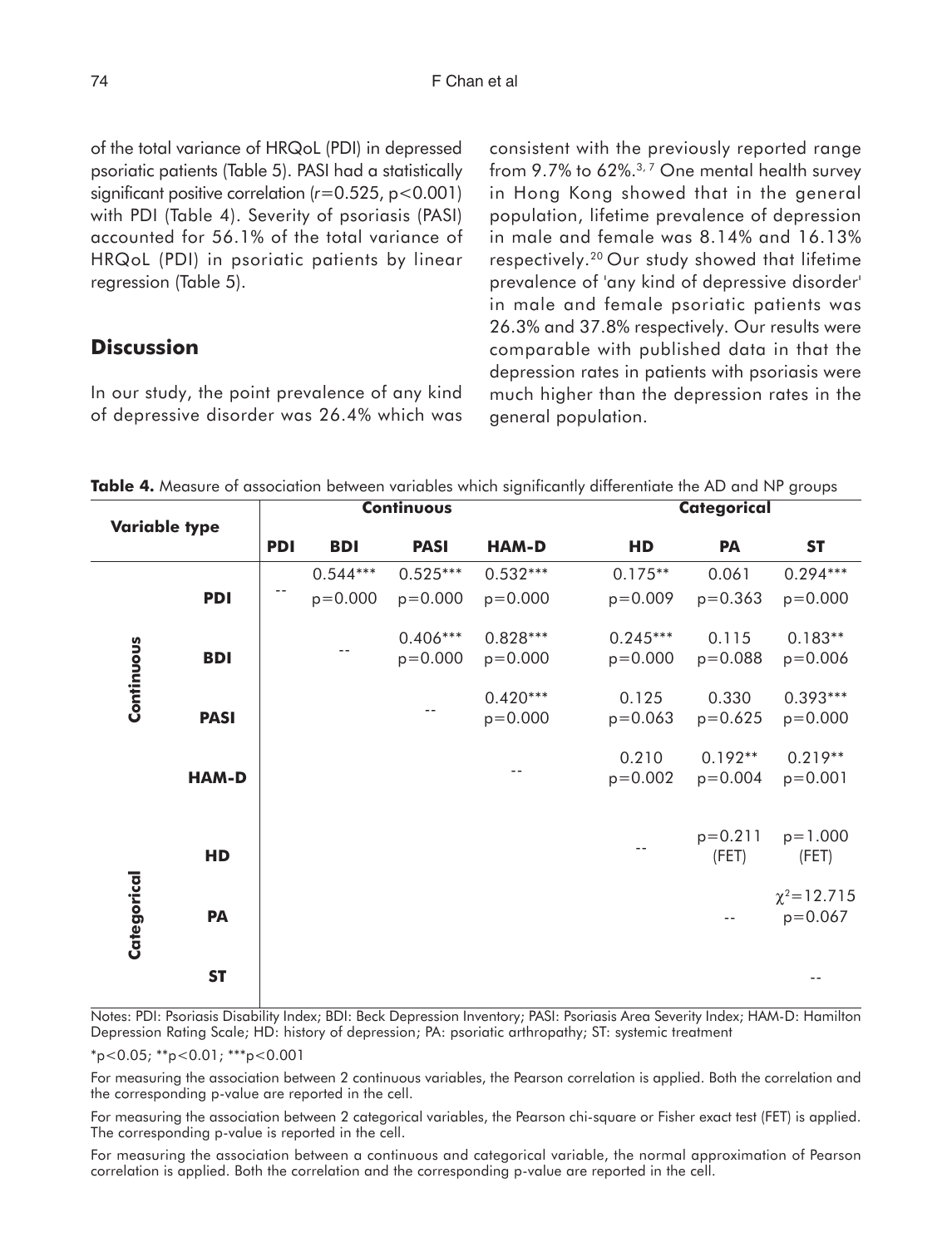| <b>Explanatory variables</b>      | Entire sample $(n=221)$    | Any depression (AD) (n=58) |
|-----------------------------------|----------------------------|----------------------------|
| 1. Severity of depression (BDI)   | $R^2 = 52.0\%$             | $R^2 = 71.4\%$             |
|                                   | $F\text{-value} = 240.584$ | $F\text{-value} = 146.003$ |
|                                   | $P = 0.000*$               | $P = 0.000*$               |
| 2. Severity of depression (HAM-D) | $R^2 = 46.9\%$             | $R^2 = 69.8\%$             |
|                                   | $F\text{-value} = 196.450$ | $F\text{-value} = 135.294$ |
|                                   | $P = 0.000*$               | $P = 0.000*$               |
| 3. Severity of psoriasis (PASI)   | $R^2 = 56.1\%$             | $R^2 = 68.8\%$             |
|                                   | $F\text{-value} = 283.298$ | $F\text{-value} = 129.155$ |
|                                   | $P = 0.000*$               | $P = 0.000*$               |

**Table 5.** Model summary of linear regression on health-related quality of life by severity of depression and severity of psoriasis

Notes: Dependent variable: health related quality of life (PDI); BDI: Beck Depression Inventory; HAM-D: Hamilton Depression Rating Scale; PASI: Psoriasis Area and Severity Index

 $*_{p<0.001}$ 

The mean BDI scores of AD group in our study was 21.12 (SD=8.11). A previous study interpreted mean BDI scores of 10.9 (SD=8.1) as minimal depression, 18 (SD=10.2) as mild depression, 25.4 (SD=9.6) as moderate depression and 30  $(SD=10.4)$  as severe depression.21 The mean BDI score of depressed patients in our study fell between minimal to moderate depression. The independent predictors of depression in patients with psoriasis which were statistically significant in our study were the past history of depression and a high PASI score. Previous studies have shown variable correlation, from "no" to moderate, between clinical severity of psoriasis and depression in people with psoriasis.2,4,6,7 Our study found that psoriatic severity was a weak predictor of depression (OR=1.128, p<0.001). It has also been reported that depression and psoriatic arthropathy was significantly correlated.<sup>22</sup> Our study found a difference between the AD and NP groups with regard to psoriatic arthropathy (17% vs 9%), yet the difference was only marginal for statistical significance (p=0.093). It was uncertain whether this negative result was due to the lack of statistical power resulting from the small number of subjects with arthropathy recruited in the current study.

Our study, in agreement with most other studies, found a major difference in the magnitude of PDI between the AD and NP groups. The PDI scores of the AD group are 2.9 times those of the NP group. It was found that severity of depression (BDI) accounted for 71.4% of the total variance of health related quality of life (PDI) in depressed psoriatic patients in linear regression. Thus, depression may have significant impact on the HRQoL in patients with psoriasis. Our study also showed that PDI scores of the AD group patients are significantly higher than OP group patients (p=0.007). This result was in agreement with a previous study,<sup>7</sup> and provided further evidence that the impact of depression on HRQoL in patients with psoriasis is stronger than other psychiatric disorders. Our study showed a correlation between quality of life (PDI) and clinical severity of psoriasis (PASI) (*r*=0.525, p=0.000) which agreed with some western studies while other studies showed only a weak correlation or even no correlation.

In this study, 84.5% of the depressed patients were not receiving psychiatric treatment at the time of the interview. A similar situation has also been reported elsewhere for Caucasian psoriasis patients, the majority of whom had undiagnosed depression and did not receive proper psychiatric treatment. Studies reported that only 39% of patients who had psoriasis with clinically relevant distress were identified correctly by dermatologists.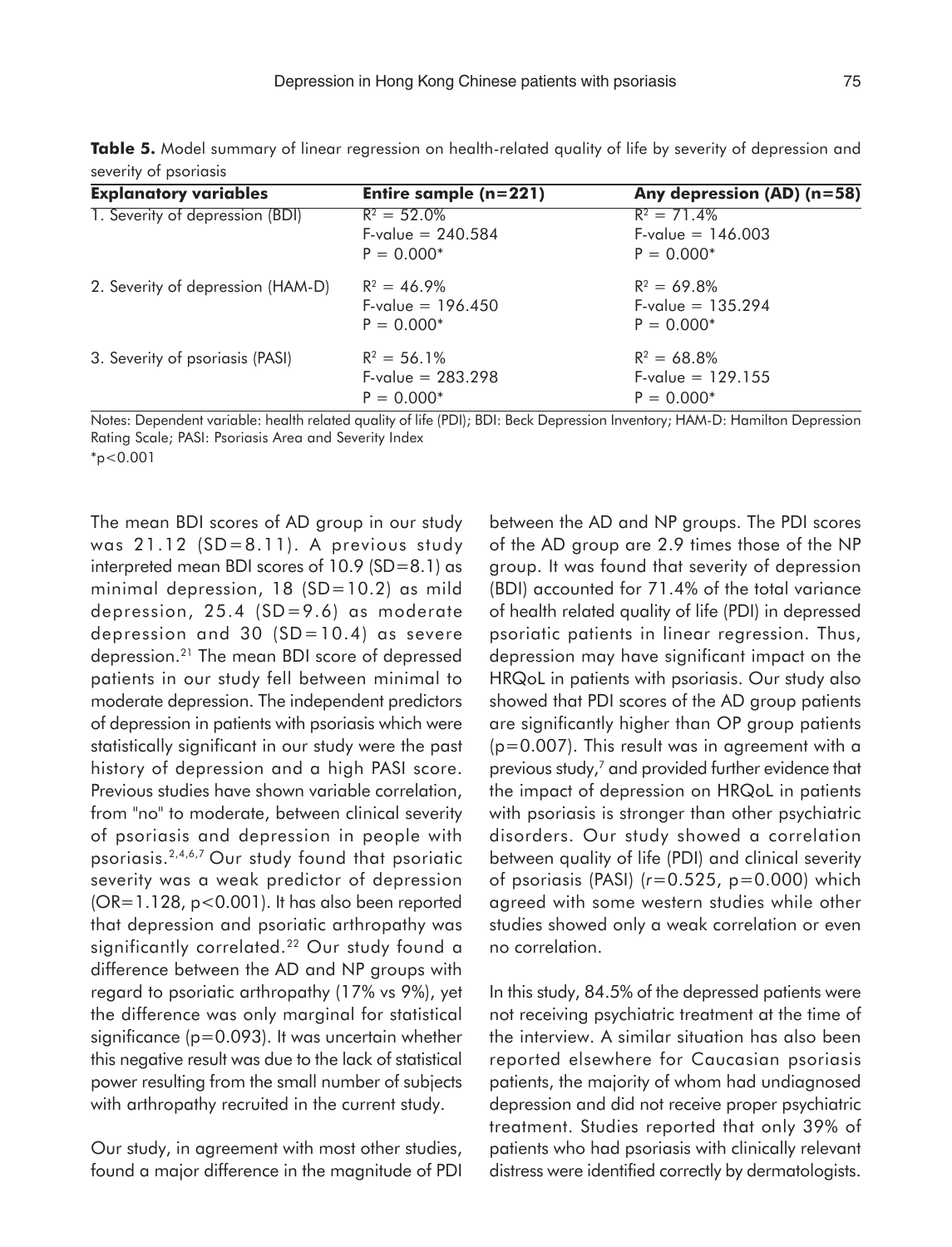When physicians did identify patients as clinically distressed (anxiety or depression), further action to address such difficulties through referral to appropriate specialists was taken in only one third of cases.4,23,24 Findings of this study suggested that training in the diagnosis and referral of psoriatic patients with depression in our local setting should be enhanced .

## **Limitations of the study**

There are several limitations of the study. Firstly, only those patients who attended the public outpatient dermatology clinic were recruited. It was not sure that whether the same applied in other patients in the private sector, which might have a different socio-demographic background. Secondly, the assessment of clinical severity, using PASI, was administered by different dermatologists. Inter-observer variation in PASI scoring was not specifically addressed in the current study. Thirdly, although clinical correlates have been identified, no temporal or possibly causal relationship between depression and clinical correlates could be demonstrated due to the cross-sectional nature of the study. A prospective cohort design should be carried out to investigate the risk factors for depression in future studies. Fourthly, the sample size did not allow further analysis of those factors of infrequent occurrences such as arthropathy.

# **Conclusion**

The point prevalence of depression in patients with psoriasis is found to be 24.6% in our sample of patients attending public dermatological clinics in Hong Kong, and it is often unrecognized and untreated. Depression has a major impact on the HRQoL of patients with psoriasis. History of depression and severity of psoriasis were found to be the independent predictors of depression in patients with psoriasis. Awareness of depression and its impact to patients with psoriasis should be enhanced.

*Disclaimer: All opinions expressed are the authors' and do not represent the views of their affiliated organizations, Colleges or specialties. These recommendations contain information relating to the general principles of medical management that should not be constructed as specific instructions for individual patient or physician therefore the care providers should make their own judgment in providing treatment to their patients.*

## **References**

- 1. Yip SY. The prevalence of psoriasis in the Mongoloid race. J Am Acad Dermatol 1984;10:965-8.
- 2. Devrimci-Ozguven H, Kundakci TN, Kumbasar H, Boyvat A. The depression, anxiety, life satisfaction and affective expression levels in psoriasis patients. J Eur Acad Dermatol Venereol 2000;14:267-71.
- 3. Esposito M, Saraceno R, Giunta A, Maccarone M, Chimenti S. An Italian study on psoriasis and depression. Dermatology 2006;212:123-7.
- 4. Schmitt JM, Ford DE. Role of depression in quality of life for patients with psoriasis. Dermatology 2007;215: 17-27.
- 5. Schmitt JM, Ford DE. Understanding the relationship between objective disease severity, psoriatic symptoms, illness-related stress, health-related quality of life and depressive symptoms in patients with psoriasis - a structural equations modeling approach. Gen Hosp Psychiatry 2007;29:134-40.
- 6. Akay A, Pekcanlar A, Bozdag KE, Altintas L, Karaman A. Assessment of depression in subjects with psoriasis vulgaris and lichen planus. J Eur Acad Dermatol Venereol 2002;16:347-52.
- 7. Yang Y, Koh D, Khoo L, Nyunt SZ, Ng V, Goh CL. The psoriasis disability index in Chinese patients: contribution of clinical and psychological variables. Int J Dermatol 2005;44:925-9.
- 8. Rapp SR, Feldman SR, Exum ML, Fleischer AB Jr, Reboussin DM. Psoriasis causes as much disability as other major medical diseases. J Am Acad Dermatol 1999;41:401-7.
- 9. Janssen Pharmaceutica data on file. "我要戰勝牛皮 癬"互動支援網站 (2007)。"我要戰勝牛皮癬"互動 支援網站 「生活質素及情緒狀況 」問卷調查。 "我要戰 天然的站<br>勝牛皮癬"互動支援網站。(ceased to operate)
- 10. Beck AT, Ward CH, Mendelson M, Mock J, Erbaugh J. An inventory for measuring depression. Arch Gen Psychiatry 1961;4:561-71.
- 11. Levin BE, Llabre MM, Weiner WJ. Parkinson's disease and depression: psychometric properties of the Beck Depression Inventory. J Neurol Neurosurg Psychiatry 1988;51:1401-4.
- 12. Bagby RM, Ryder AG, Schuller DR, Marshall MB. The